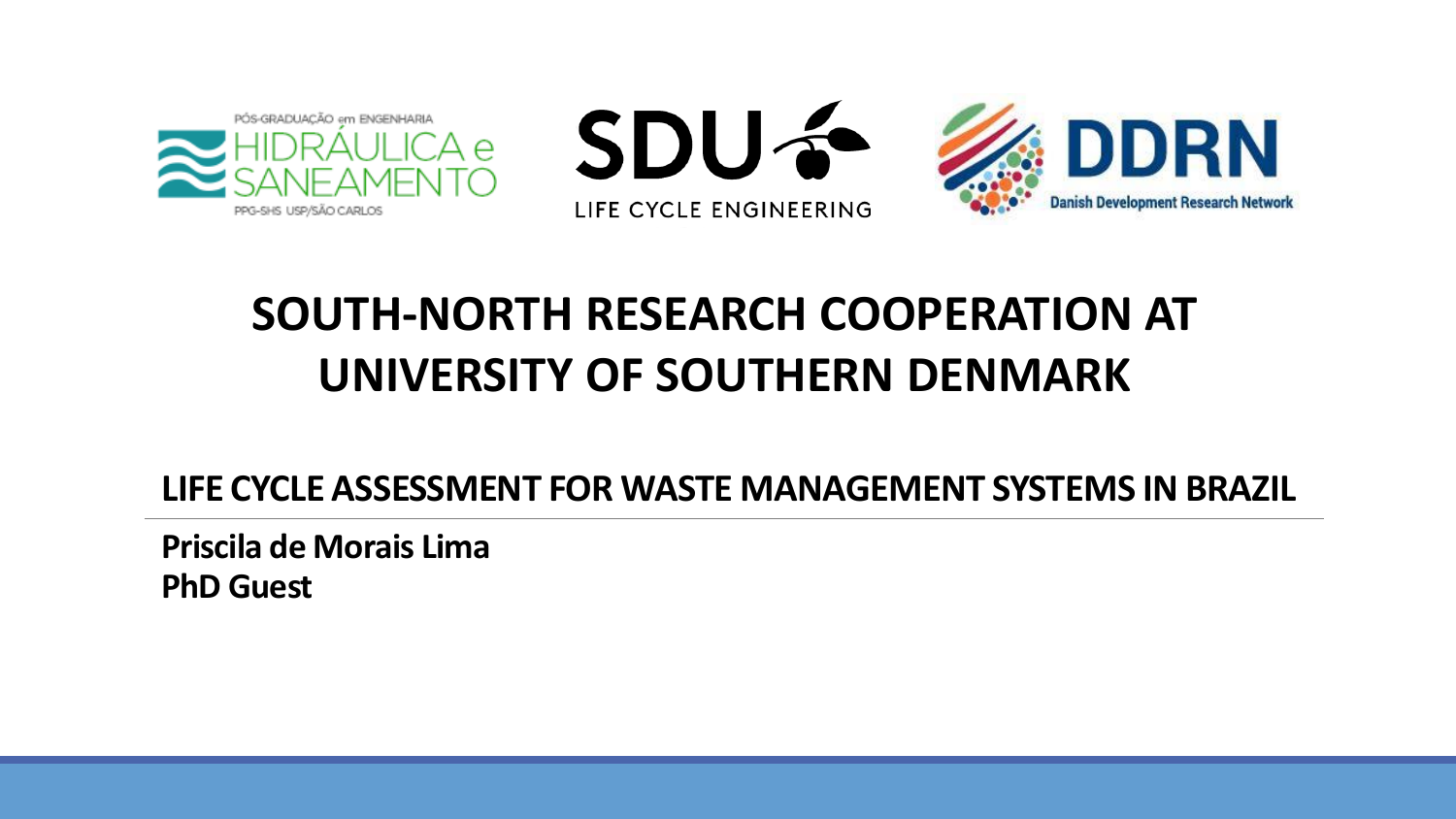# Personal Background

Bosco Catholic University OMaster from the Federal Ure ART AND BIGREAM TO MATO oPhD Guest in Denmark from March 2 BOLIVIA

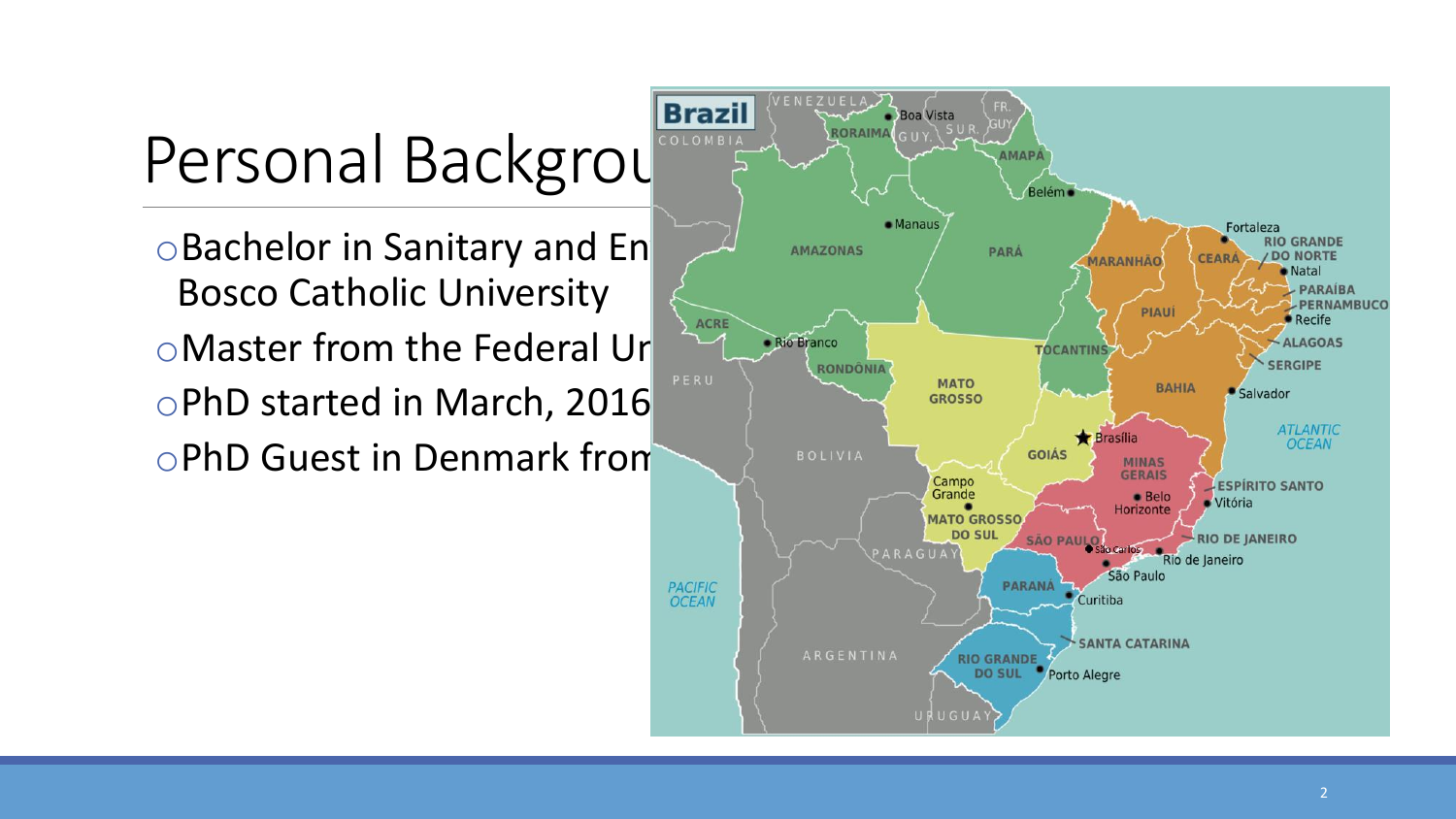## Research Background

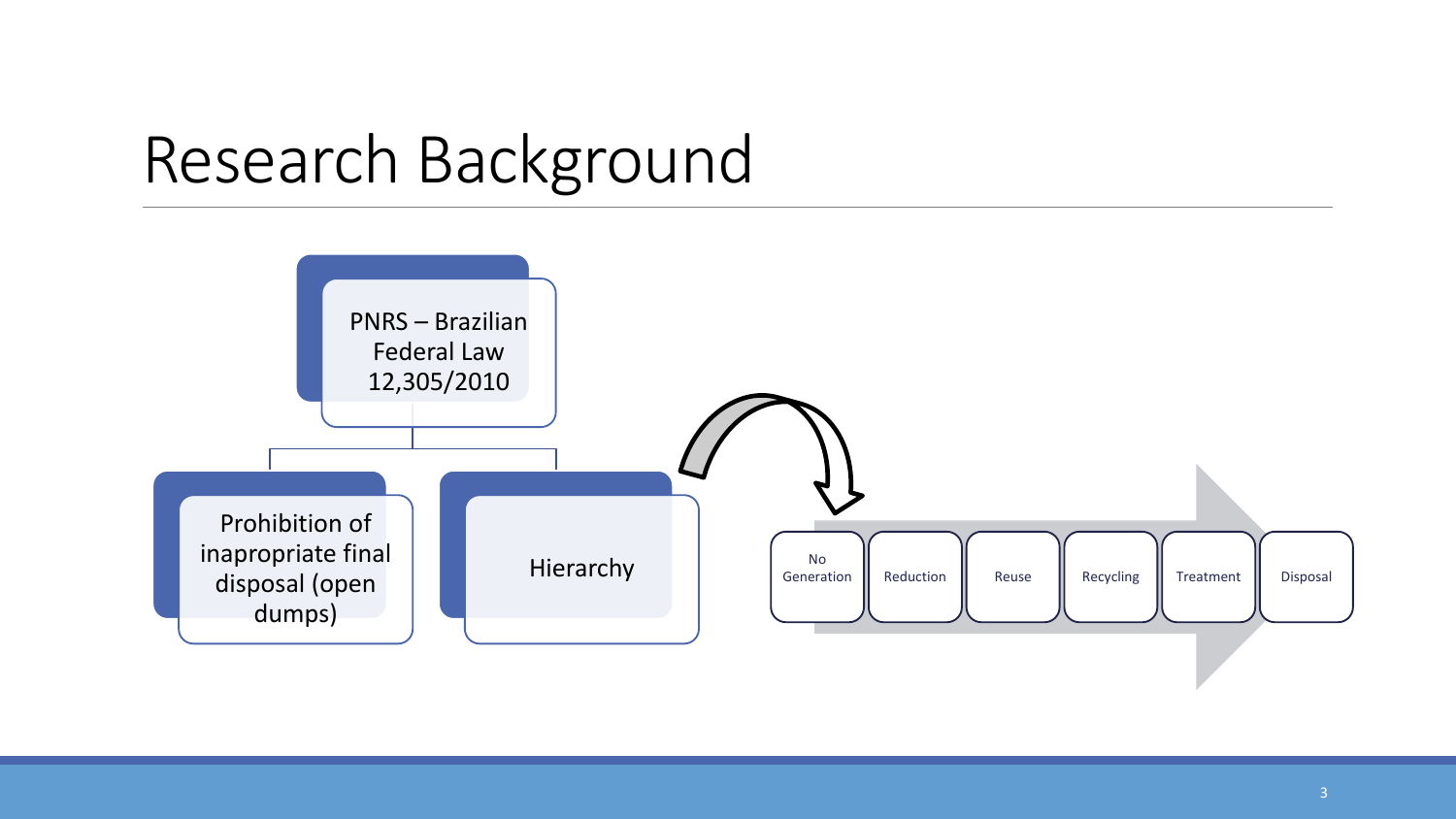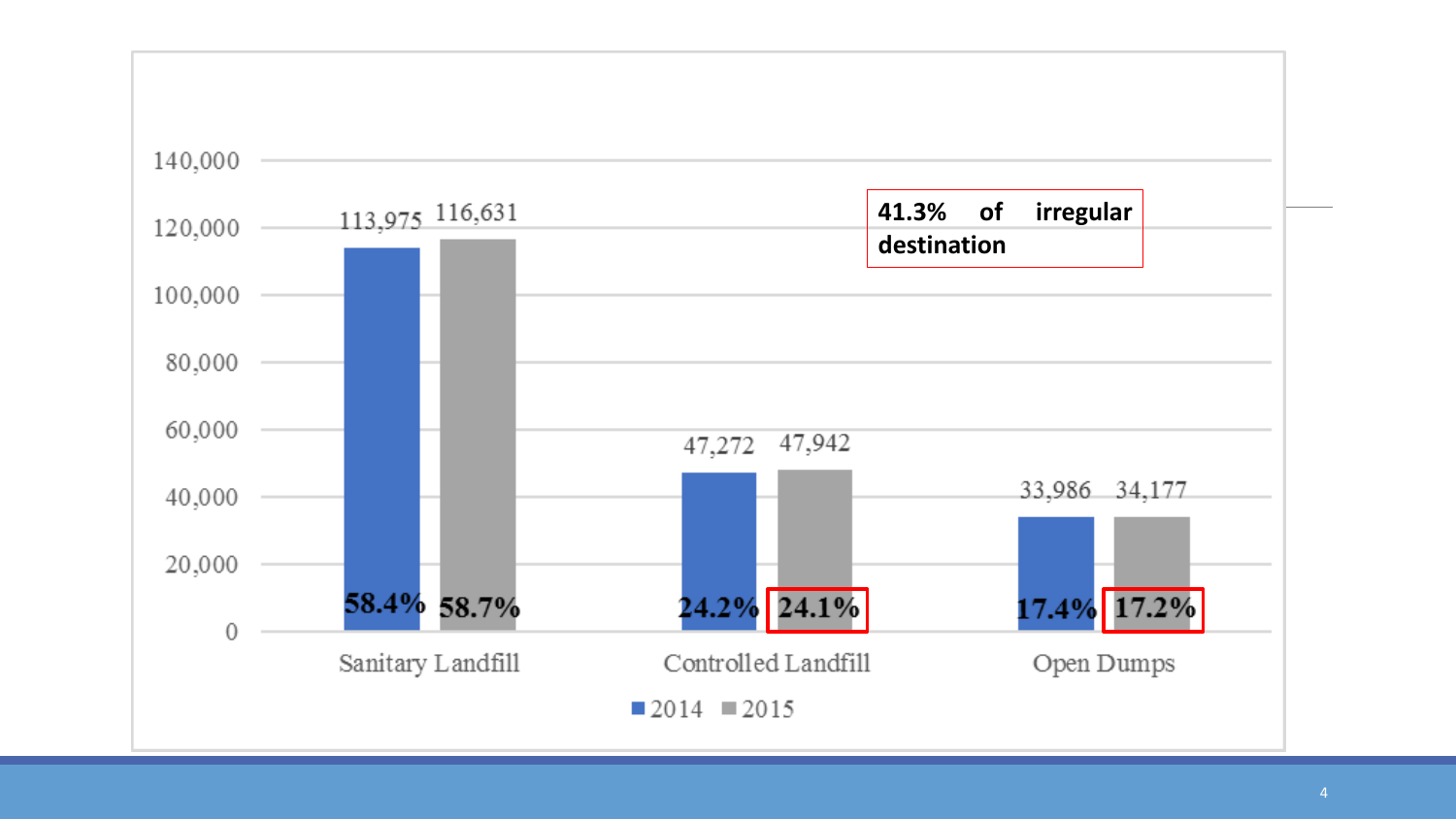# Objective

o To propose sustainable systems for waste management in Brazil, based on the life cycle approach.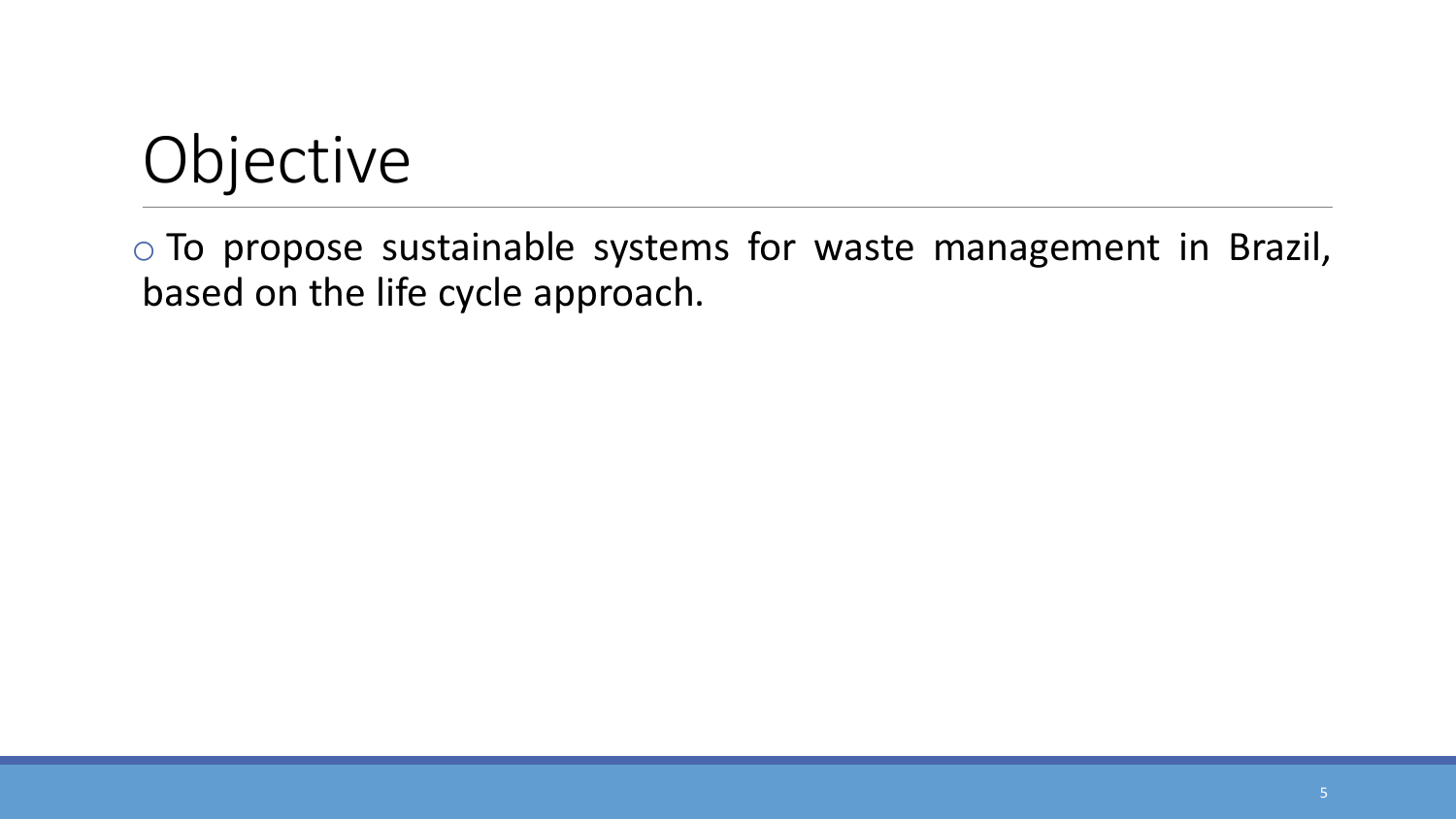## PhD Structure

4 years PhD being 3 with scholarship

 $\checkmark$  1st year for courses and credits completion

✓Conferences participation

✓Paper published in Waste Management: Environmental Assessment of existing and alternative options for management of municipal solid waste in Brazil.

✓Paper written: Environmental assessment of prospective MSW management in Campo Grande, Brazil, under co-authors revision, to be submitted to Waste Management.

Next: Economic assessment of the alternatives proposed.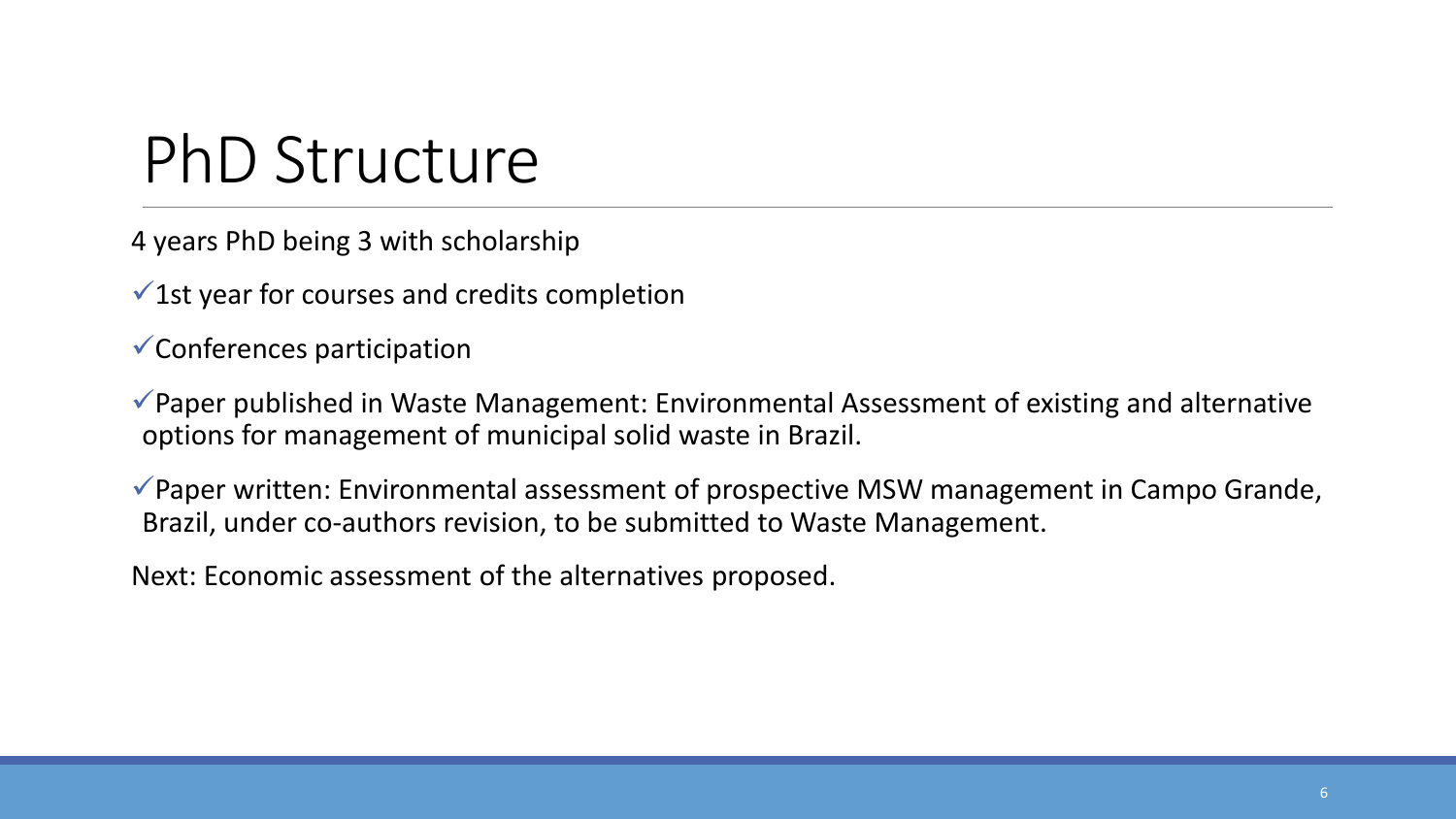#### Environmental Assessment of existing and alternative options for management of municipal solid waste in Brazil

o Generic case study of Brazil

o Comparison between three different sets (categories) of systems

o Overview of the current and alternative technology-centric waste management alternatives

- $\circ$  The results confirmed the high environmental cost of improper disposal
- o Combustion WtE does not offer significant benefits over sanitary landfilling, due to limitations in energy utilization
- o Biogas upgrading and use as vehicle fuel resulted in bigger savings compared to electricity production
- o Mechanical-biological systems had environmental benefits in most impact categories
- o MBT systems that include extended capabilities to recover recyclable materials, could also make significant contributions to recycling in Brazil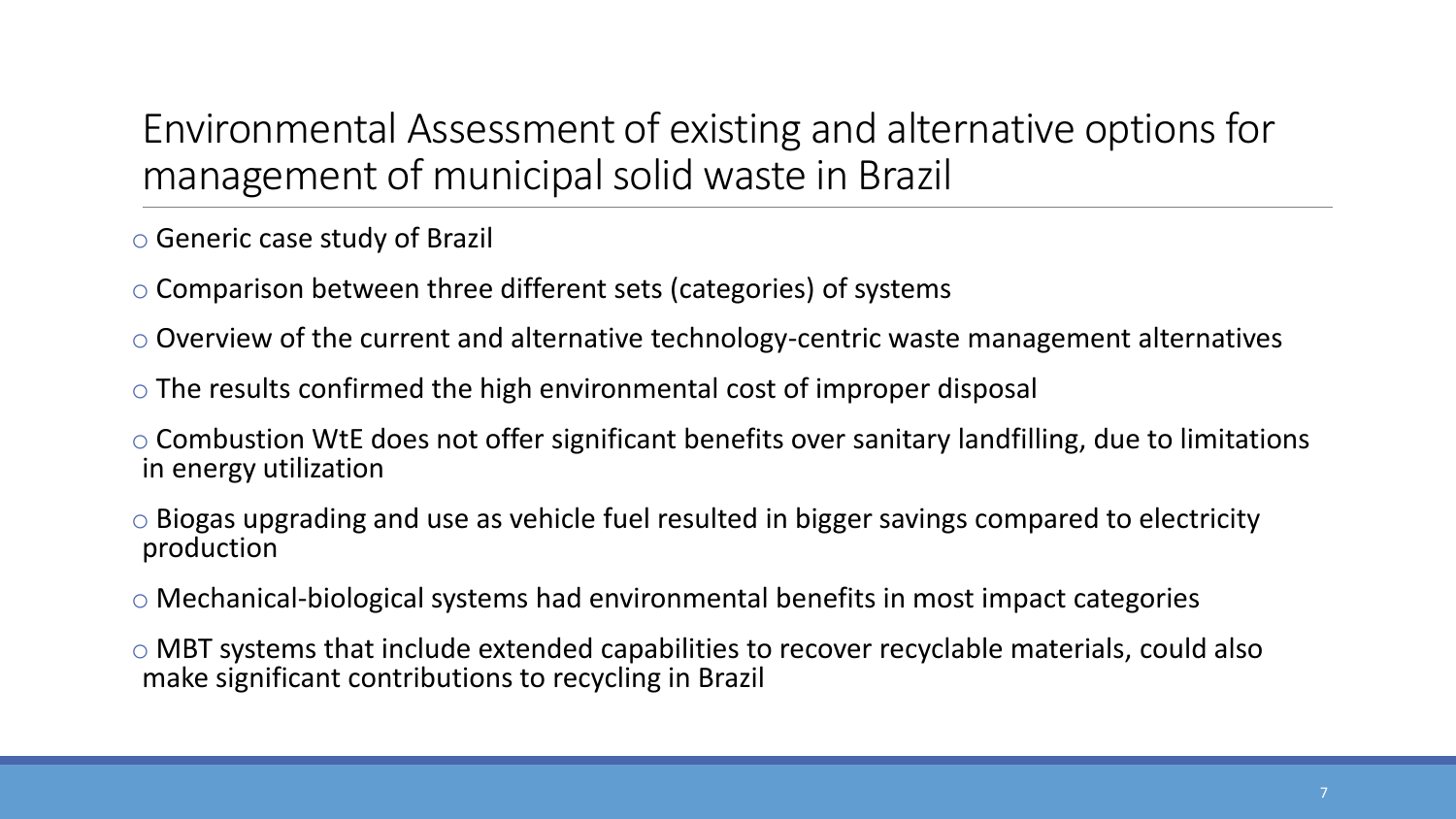Environmental Assessment of existing and alternative options for management of municipal solid waste in Brazil

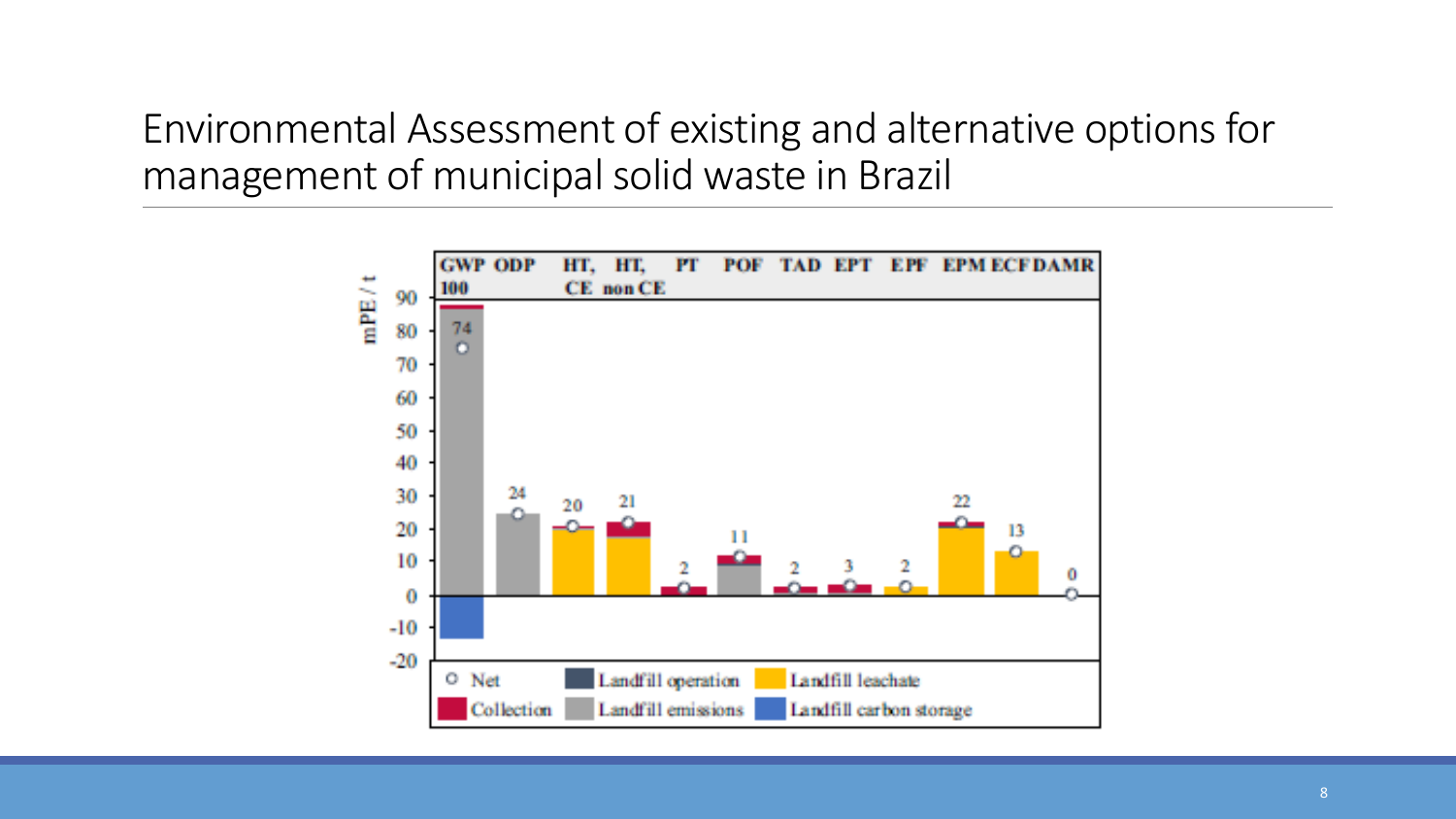#### Environmental assessment of prospective MSW management in Campo Grande, Brazil

o Case study in a municipality in west central Brazil

o Recent published instrument to aid waste management planning - PCS

o Comparison between the current scenario, its planned development and alternative systems

 $\circ$  Landfill will still be needed and used in the next years, however, the amount of waste destined there needs to be diverted in the source

o MBTs can make significant contributions to the recycling rates and to avoidance of fossil fuels in the cement industry

o The system with combination of AD with the current MRF and an MBT plant with biogas upgrading to vehicle fuel presented the most effective decrease in environmental burdens

 $\circ$  First step should be raising awareness of the population in regards of participating in the already existing selective collection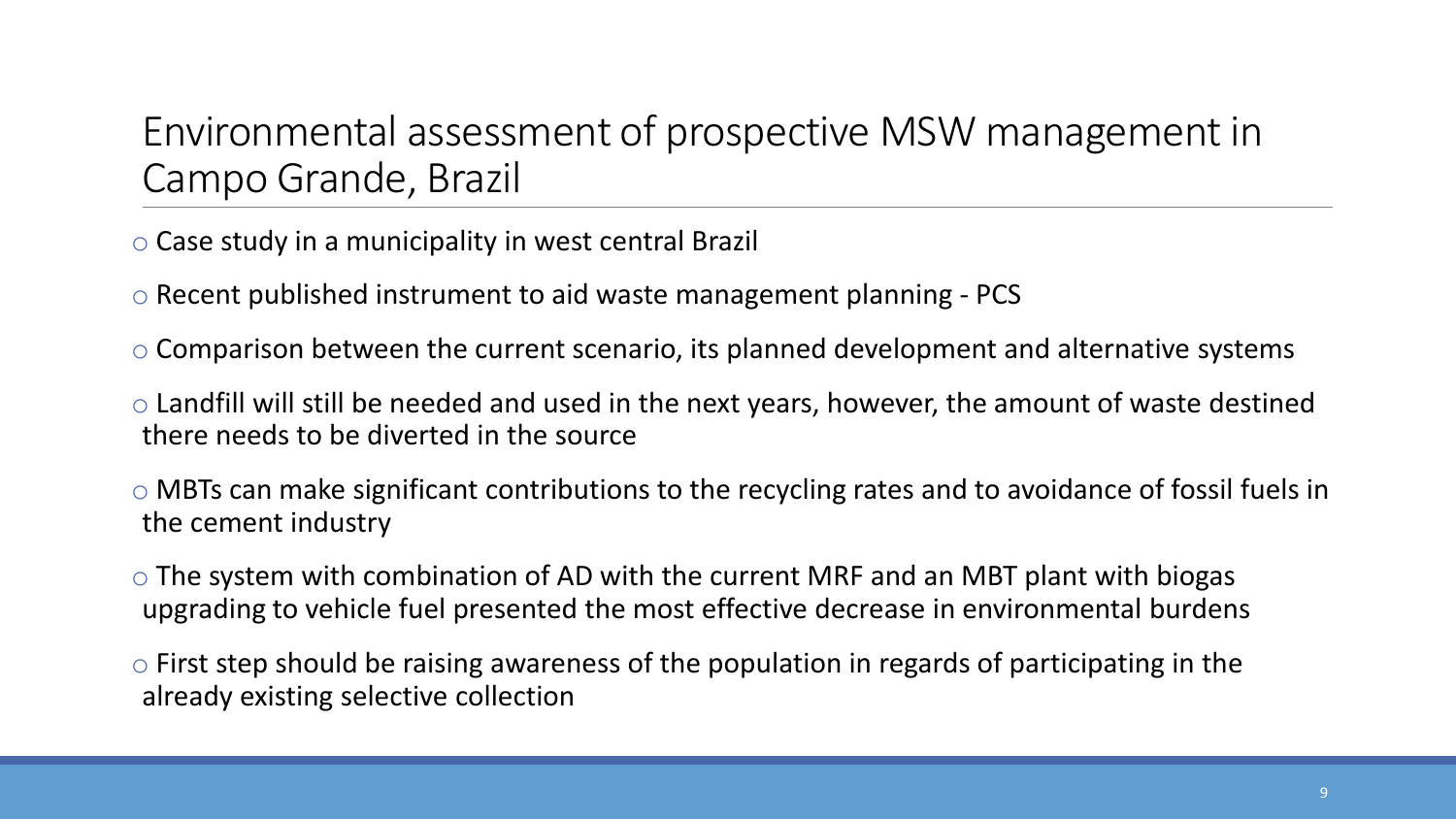#### Environmental assessment of prospective MSW management in Campo Grande, Brazil

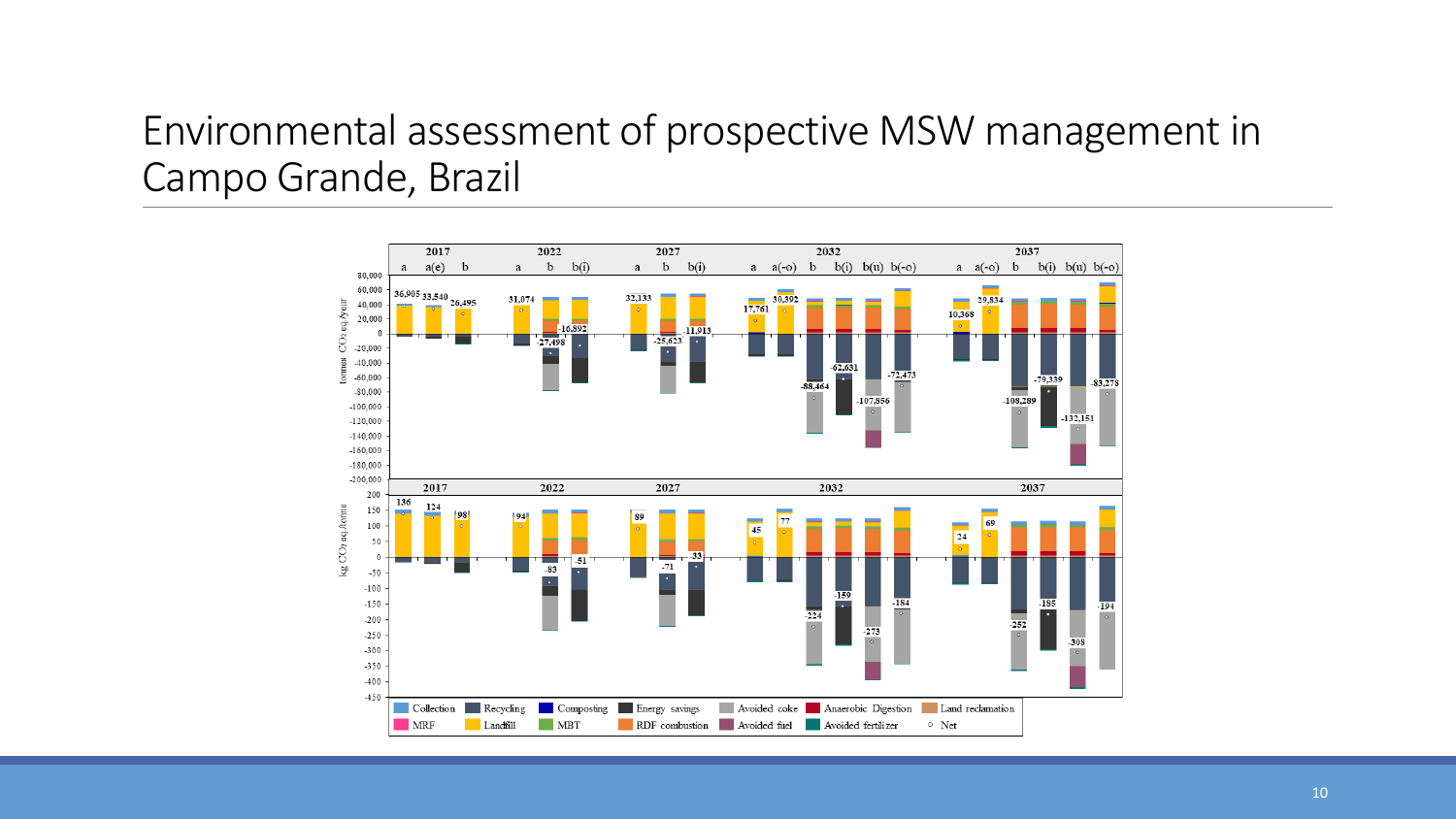### Economic Assessment

o Budget-based economic assessment of the current system compared to the alternatives proposed

o Life Cycle Costing

o Follow-up on the results from previous papers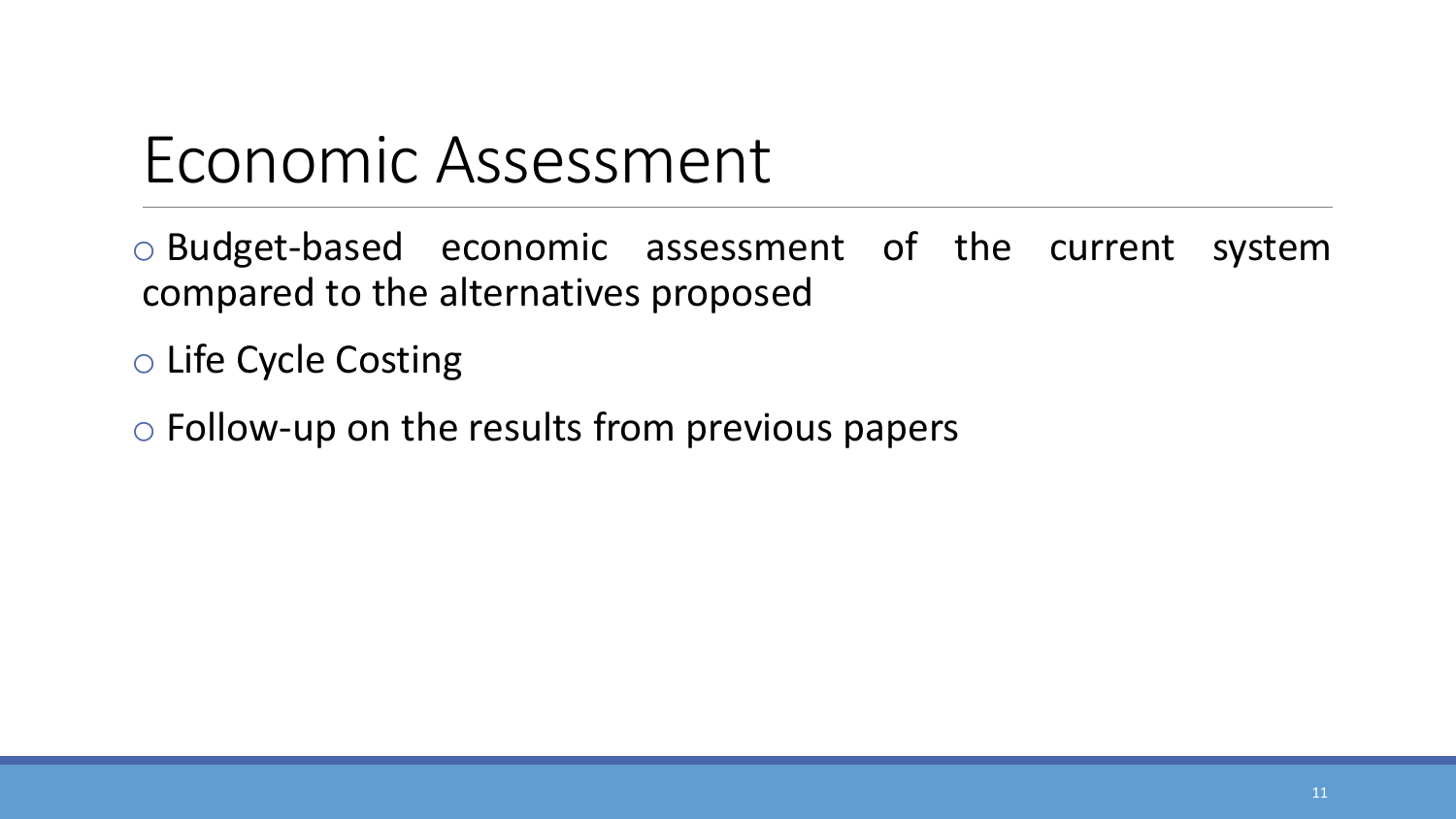### Observations on academic culture in Denmark

oDenmark excels on innovation, prosperity, equality and quality of life

- o Ability to communicate even without Danish
- o Danes devote a lot of time to family and leisure
- o Students are responsible for their own learning
- o Less formalities and a closer relationship with the superiors
- o Help from international office and staff to get settled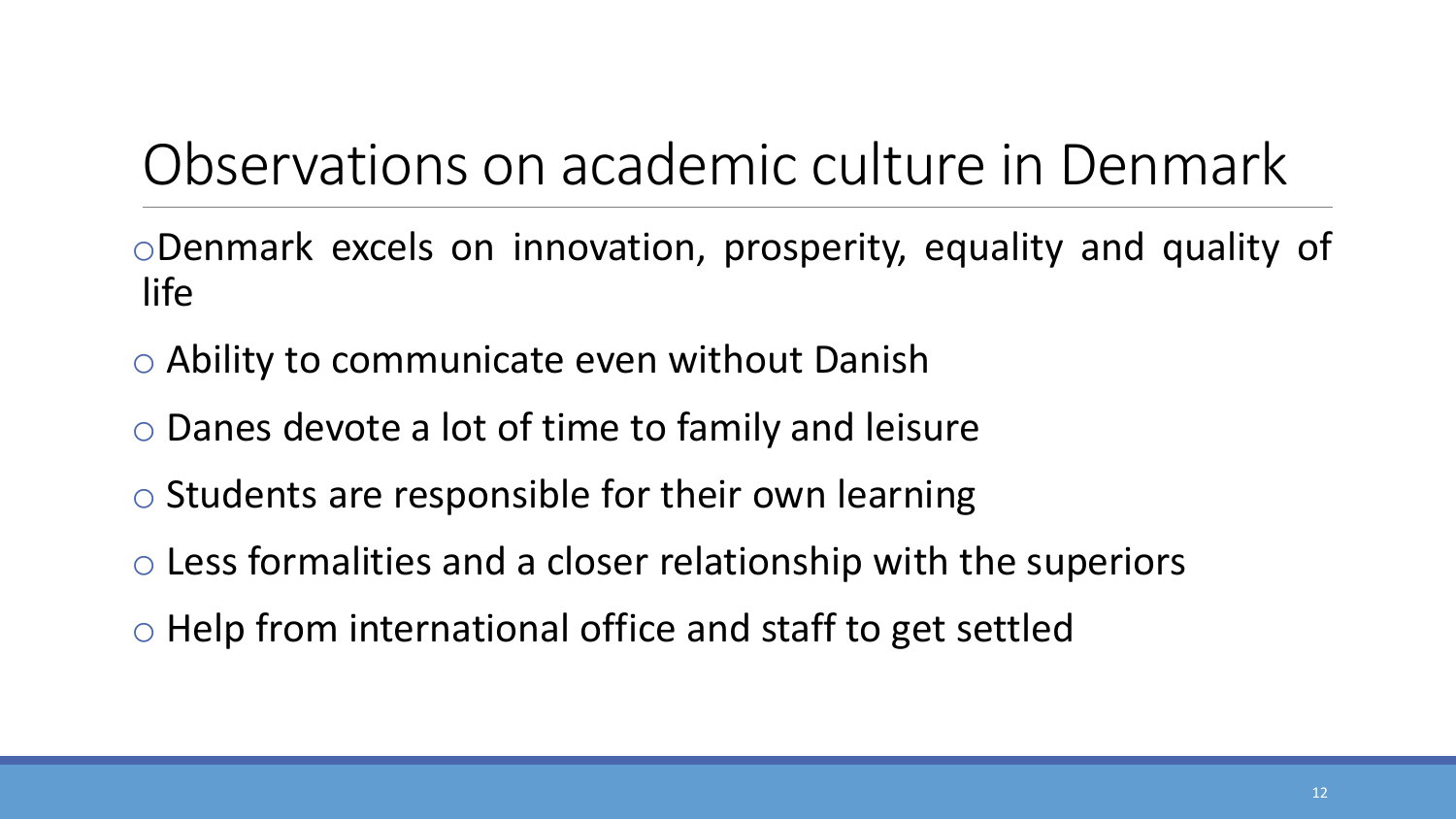### Observations on academic culture in Denmark

- o PhD candidates are classed as employees and paid accordingly
- o Less stressful work environment
- o Excellent offices, library and laboratory facilities for researchers
- o Work with less pressure and a lot of flexibility
- oDanes have sense of financial security and the freedom and opportunity to pursue personal goals in life = less stress
- o Research is very independent but you have all the help when needed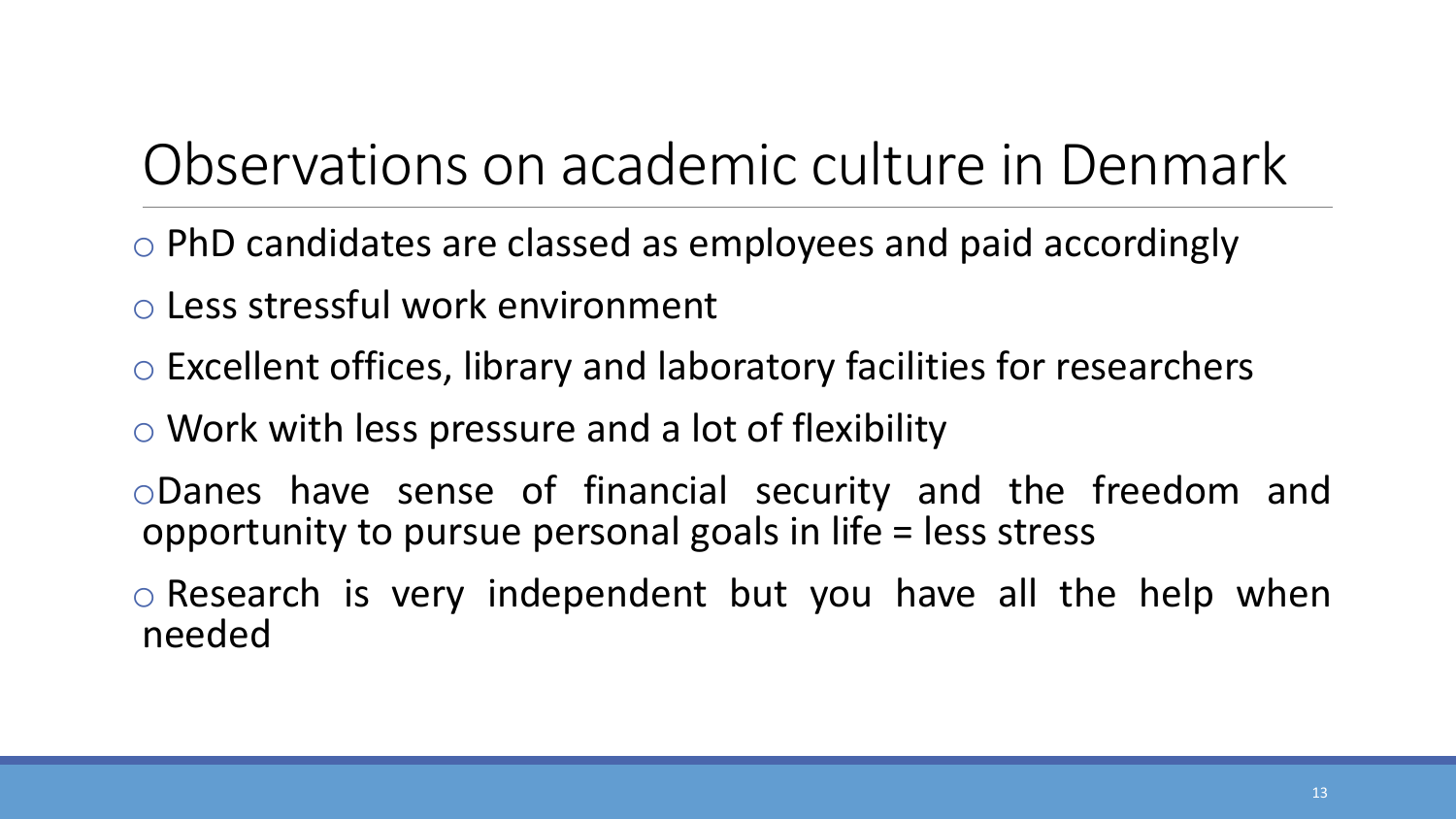### Observations on academic culture in Denmark

- o Data is usually very well documentated which facilitates research
- o People are very helpful in all matters
- o Social gatherings that helps improving work environment
- o Danes usually don't mind others' businesses
- o More expensive, but healthier lifestyle